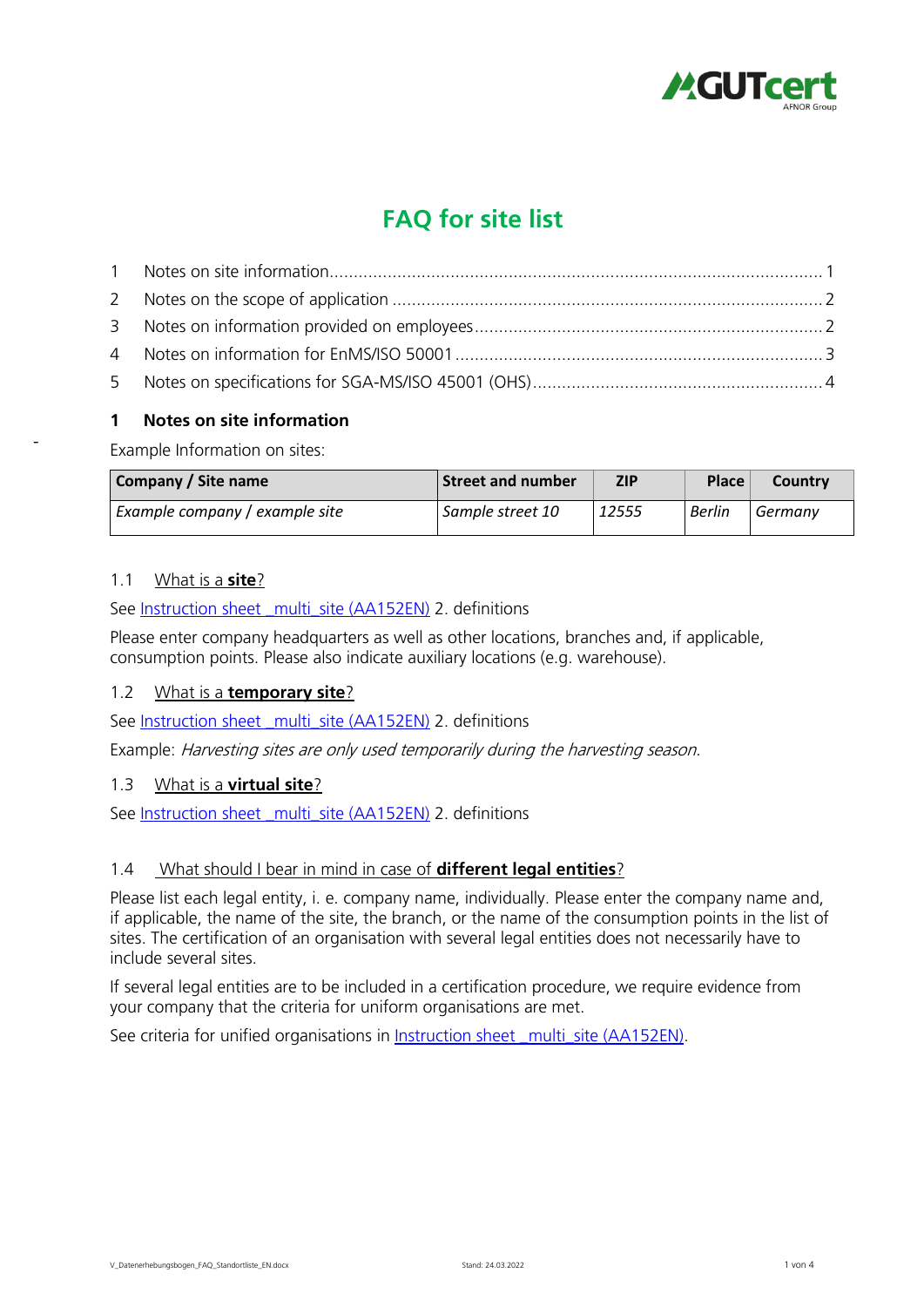

# <span id="page-1-0"></span>**2 Notes on the scope of application**

**Example Information on the scope of application:**

| Company / Site name            | Scope of certification           | <b>Outsourced processes</b> |
|--------------------------------|----------------------------------|-----------------------------|
| Example company / example site | Production of combustion engines | Logistics                   |
|                                | l and turbines                   |                             |

## **2.1 What is the scope of certification?**

**The activities that your company carries out are certified and mentioned on the certificate. Internal services such as accounting cannot be certified.**

**The activities of the company in the overall scope of certification result from the activities of the individual sites. The scope can be specified in the audit.** 

## **2.2 What is meant by outsourced processes?**

**Outsourced activities or processes are activities that are outsourced by your company to other companies and are therefore not within the scope of certification.**

**Example: logistics, packaging**

**-**

## <span id="page-1-1"></span>**3 Notes on information provided on employees**

**Example details on employees:**

| Company / Site name            | Employees (EE) - $\vert$ shift<br>total | workers | EE<br><b>30h</b> | EE 450€/<br>20h/<br>apprentices/<br><b>Leased EE</b> | Driver/<br>unlearned<br>EE |
|--------------------------------|-----------------------------------------|---------|------------------|------------------------------------------------------|----------------------------|
| Example company / example site | 5С                                      |         |                  |                                                      | 6                          |

# **3.1 Which information on employees is required?**

**As a basis for the audit times, we need information about the full-time employees (FTE - Full Time Equivalent) in your company. We calculate this on the basis of the information you provide:** 

**Total employees (EE): Total number of employees at the site, within the scope of the certification.** 

- **Of which EE work in shifts: Number of shift workers (100%)**
- **Of which EE 30h: Number of employees in part-time 30 h (80%)**
- **Of which employees in 450€ jobs/ 20h/ apprentices / leased workers (50%)**
- **Vehicle drivers or unlearned workers: Number of employees (33%) e.g. assembly line personnel**

| <b>FTE Calculator</b> |                  |                                |     |     |                               |  |
|-----------------------|------------------|--------------------------------|-----|-----|-------------------------------|--|
| <b>Calculated</b>     | Total            | <b>Shift</b><br><b>Workers</b> | 30h | 20h | Drivers /<br><b>Unlearned</b> |  |
| FTE.                  | <b>Employees</b> | 75%                            | 80% | 50% | 33%                           |  |
| 38,89                 | 50               | ⇁                              | 5   | 6   |                               |  |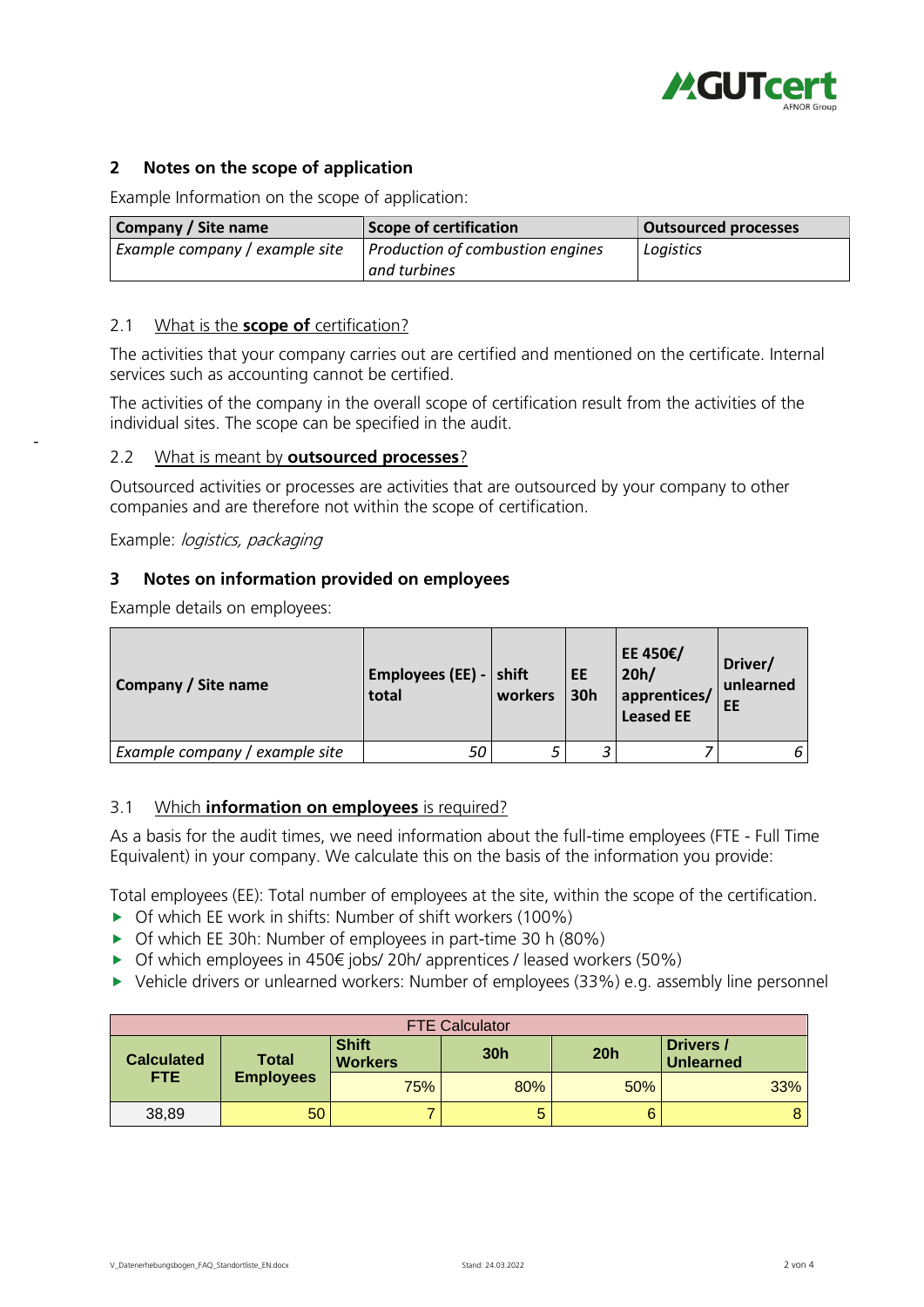

# <span id="page-2-0"></span>**4 Notes on information for EnMS/ISO 50001**

**Example of specifications for EnMS/ISO 50001:**

|                     | <b>EnMS</b>                                            |                                             |                         |                                                   |  |
|---------------------|--------------------------------------------------------|---------------------------------------------|-------------------------|---------------------------------------------------|--|
| Company / Site name | <b>Number of</b><br><b>EnMS effective</b><br>personnel | <b>Energy</b><br>consumption<br>$[GWh/a]$ * | <b>Energy</b><br>source | <b>Number of significant</b><br>energy uses (SEU) |  |
| Example company /   | 5                                                      | 5.00 GWh/a                                  | 2 (total)               | 7 (total)                                         |  |
| example site        |                                                        |                                             |                         | 1. energy generation                              |  |
|                     |                                                        |                                             | 1. Electricity:         | 2. heat generation                                |  |
|                     |                                                        |                                             | $3.7$ GWh/a             | 3. cold generation                                |  |
|                     |                                                        |                                             |                         | 4. infrastructure (IT,                            |  |
|                     |                                                        |                                             | 2. Gas:                 | etc.)                                             |  |
|                     |                                                        |                                             | $1.3 \text{ GWh}/a$     | 5. interlinked                                    |  |
|                     |                                                        |                                             |                         | production lines                                  |  |
|                     |                                                        |                                             |                         | 6. transport (e.g.                                |  |
|                     |                                                        |                                             |                         | vehicle fleet)                                    |  |
|                     |                                                        |                                             |                         | 7. individual plants                              |  |

**\*Caution please state the unit GWh (convert to GWh if necessary).**

**-**

## **4.1 Which persons count as effective EnMS personnel?**

**The number of EnMS-effective personnel is audit time relevant. This may include:** 

- **Members of the top management (senior management).**
- **Energy Officer (EnB) and members of the Energy Team (EnMS Team).**
- **Individuals responsible for significant changes that affect energy-related performance.**
- **Persons responsible for the effectiveness of the EnMS**
- **Individuals responsible for developing, achieving or maintaining improvements in energy-related performance, including strategic and operational objectives and action plans.**
- **Persons who are responsible for essential energy inputs.**

# **4.2 What information is required for significant energy uses (SEU)?**

**We require the number and type of significant energy uses determined by your company at site level (SEU - Significant Energy Use).** 

**Example: 7 total: 1. energy production, 2. heat production, 3. cooling production, 4. infrastructure (HVAC, IT, etc.), 5. interlinked production lines, 6. transport (e.g. vehicle fleet), 7. individual plants**

**Note ISO 50001 definition SEU: "SEUs can be facilities/sites, systems, processes or equipment."**

## **4.3 What information is required for energy source?**

**Information is required on the energy sources with annual consumption in GWh/a at site level.**

**Example: 2 total: 1. electricity 3.7 GWh/a, 2. gas 1.3 GWh/a** 

## **4.4 What is a consumption point?**

**Points of delivery, points of consumption and points of withdrawal are included in the scope of your certification.**

**See [Instruction sheet \\_multi\\_site \(AA152EN\)](https://www.gut-cert.de/downloads-294) 2. definitions** 

**For certification according to ISO 50001, municipal utilities or water associations shall send a list of delivery points in addition to the details of the central office.**